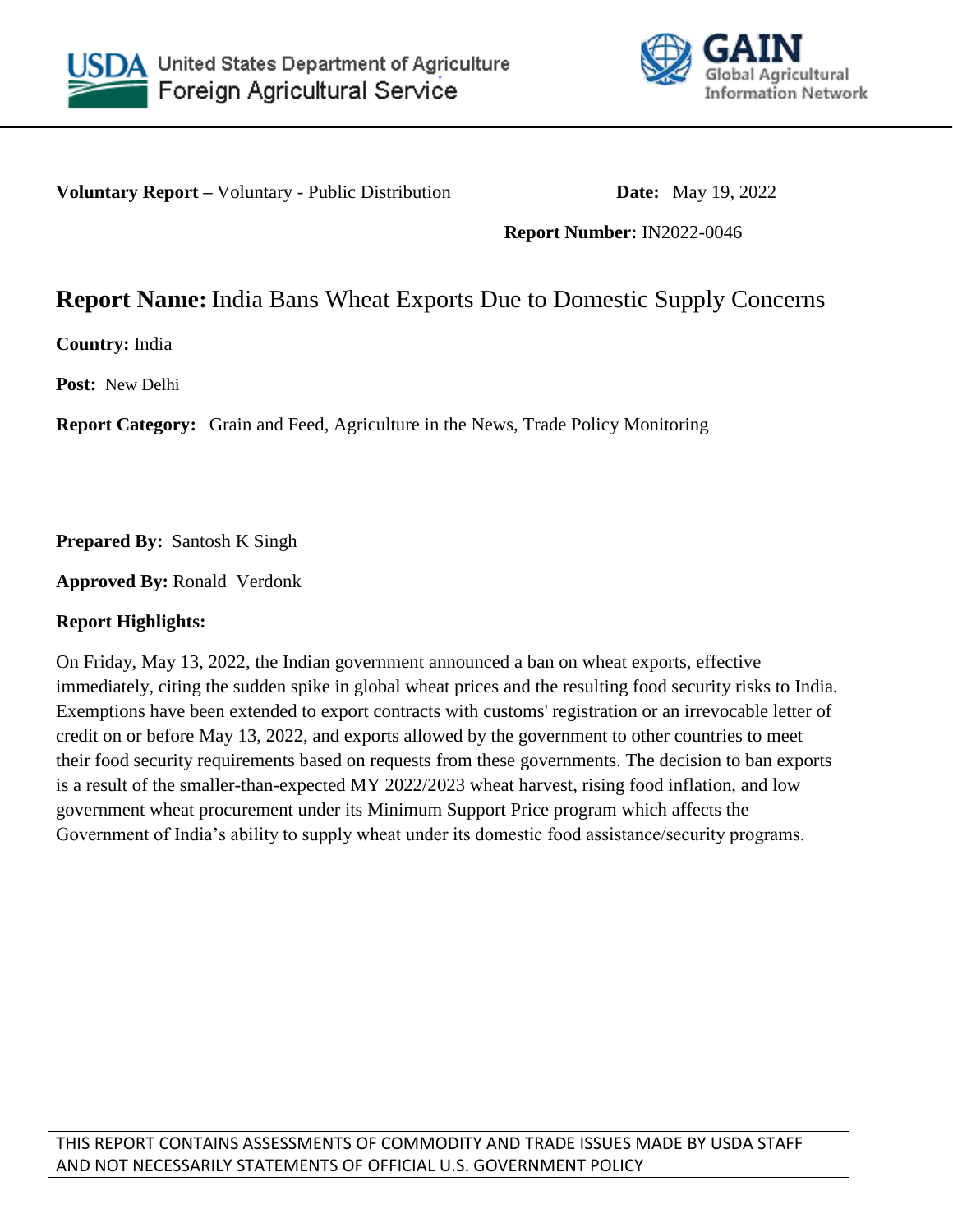**DISCLAIMER:** The information contained in this report is derived from India's Directorate General of Foreign Trade (Ministry of Commerce and Industry) issued Notification No. 06/2015- 2020 of May 13, 2022, and Trade Notice No. 06/2022-23 and No 07/2022-23. The U.S. Embassy in New Delhi – Foreign Agricultural Service (FAS) Office of Agricultural Affairs (OAA), USDA and/or the U.S. government make no claim of accuracy or authenticity. The Government of India (GoI) has not officially endorsed this report.

# **GENERAL INFORMATION**

#### **Government Bans Exports of Wheat…**

On May 13, 2022, India's Ministry of Commerce and Industry's Directorate General of Foreign Trade (DGFT) issued [notification No 06/2015-2020](https://content.dgft.gov.in/Website/dgftprod/447f2071-10eb-41fe-8387-566012449b6d/Noti%2005%20Eng.pdf) prohibiting exports of all wheat (ITC HS categories 1001, 100119, 10019910, and 10019920) with immediate effect. The notification cited the spike in global wheat prices and consequent risk to food security of India, neighboring and other vulnerable countries for the export ban.

#### **… But Exempts Certain Exports**

The notification specifies exemptions to the ban for pending export shipments with an irrevocable letter of credit issued on or before the date of notification, and exports are also allowed with the Government of India's (GoI) permission to other countries to meet their food security needs and based on requests from these governments.

On May 14<sup>th</sup>, DGFT issued a [Trade Notice No 06/2022/2023](https://content.dgft.gov.in/Website/dgftprod/2c5e002d-8a42-4e71-a5b0-4f9b4464c785/TN%2006.pdf) regarding the implementation of the export ban notification which specifies that exports of wheat on humanitarian grounds as aid/assistance on a government-to-government basis shall be allowed on case-by-case basis, with the specific approval of the competent authority. Subsequently, on May  $17<sup>th</sup>$ , DGFT issued another [Trade Notice No 07-2022/23](https://content.dgft.gov.in/Website/dgftprod/d612e853-cc32-441b-9ae5-05598a8e646e/TN%2007.pdf) allowing exports of wheat consignments that have been handed over to Customs for examination or registered into their systems on or before May 13, 2022, whether tied or not to a specific L/C or other financial instrument.

## **Why Ban Exports?**

As mentioned in the DGFT notification, the export ban is driven by domestic food security concerns due to a growing consensus that the wheat harvest now nearing completion will show a decline of 10-15% from the record 2021 wheat crop. And because of what has happened in the international marketplace since Russia's invasion of Ukraine in terms of rising wheat prices and, in turn, in India in terms of the significantly lower GoI wheat procurement for domestic food security programs, the decision to prevent new export business was made.

The MY 2022/2023 wheat crop was progressing well through February 2022, raising the expectation of another record wheat harvest (110-111 million metric tons (MMT) vs. last year's 109 MMT). However, an unprecedented spike in temperatures from mid-March coinciding with milking/seed-setting stages of the standing crop affected the grain subsequently harvested resulting in an elevated percentage of smaller, shriveled, and immature grains. In consequence,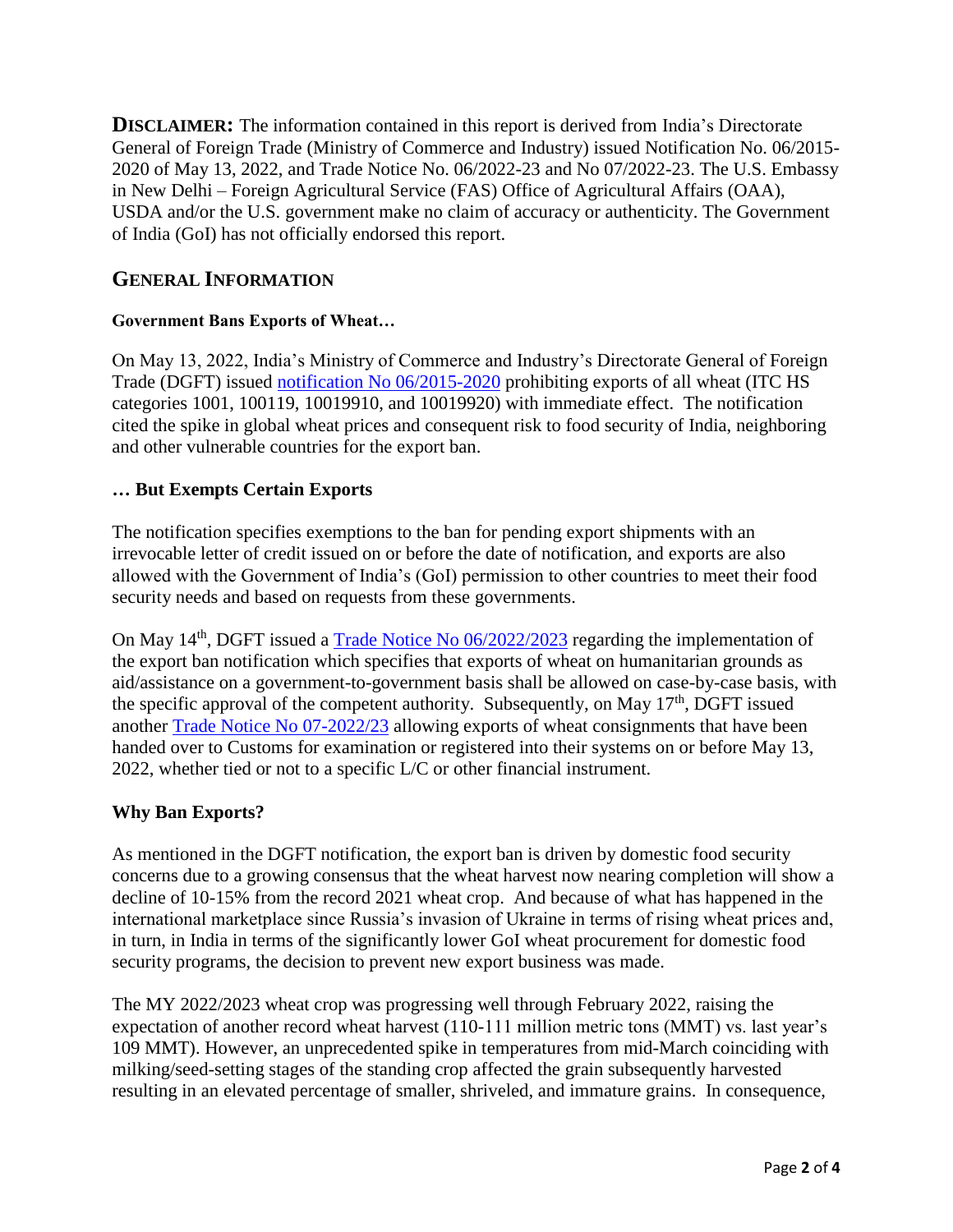wheat yields across major wheat growing areas are being reported at 10-15 percent lower than initially expected by farmers and other local stakeholders. While the government's post-harvest provisional official estimates (third advance estimate) are awaited, market sources are now projecting a significantly lower crop in the range of 92 to 98 MMT.

The smaller-than-expected wheat harvest coupled with strong export demand due to recent global market developments fueled domestic wheat prices from the beginning of the marketing season in April. Market prices of wheat have been more than 10 percent higher than last year's level and above the government's Minimum Support Price (MSP)- INR 20,150 or \$265 per MT in major wheat growing states.

Higher market prices have affected government wheat procurement under the MSP program, meant for distribution under various domestic food assistance/security programs. Government MSP wheat procurement through May 6, 2022, was estimated at 17.3 MMT, down by over 45 percent compared to wheat procurement at the same time last year. At the current pace of procurement, MY 2022/23 government wheat intake was likely to reach just 19 MMT compared to 43.3 MMT last year, and the initial government MY 2022/23 target procurement of 44 MMT. Combined with the GoI's MY 2022/23 opening stocks (April 1, 2022) of 19 MMT, the expected procurement would have been barely enough to meet domestic food assistance program needs (28-30 MMT) and the April 1 buffer stock norm of 7.5 MMT, leaving nothing for the government to supply to local millers under the open market sale scheme (OMSS) during the year. Typically, the GoI through the Food Corporation of India supplies wheat to local millers at subsidized prices under the OMSS to ensure sufficient wheat supplies and contain inflationary pressures in the open market. [Note: The last few years, OMSS totals have ranged from 3 to 8 MMT per annum.]

In instituting this ban, the GoI seeks to augment government MSP procurement in the expectation that farmers and local traders holding surplus wheat for late season sales may liquidate some of their wheat by selling into the MSP sale program. As such, if successful, this action should increase domestic supplies and temper inflation in wheat prices for the balance of the marketing season.

## **Exporters Panic**

Most trade sources and government sources initially expected MY 2022/23 wheat and wheat product exports to increase over last year's record exports of 8.5 MMT, estimating in the range of 10-12 MMT. Since the beginning of the current marketing year April 1, market sources report that an estimated 2.2 to 2.5 MMT of wheat have been shipped till the date of the export ban, and an estimated 1.0 to 1.2 MMT of wheat is lying at or in the vicinity of ports for subsequent loading and shipment. Sources report that the government has recently allowed about 250,000 MT of wheat exports (four shiploads at various stages of loading). Further, market sources report that an estimated half of the wheat at/near ports may be eligible for export exemption under the recent trade notices. Moreover, we understand that traders are seeking exemptions for additional quantities on various grounds like advance partial payment, etc.